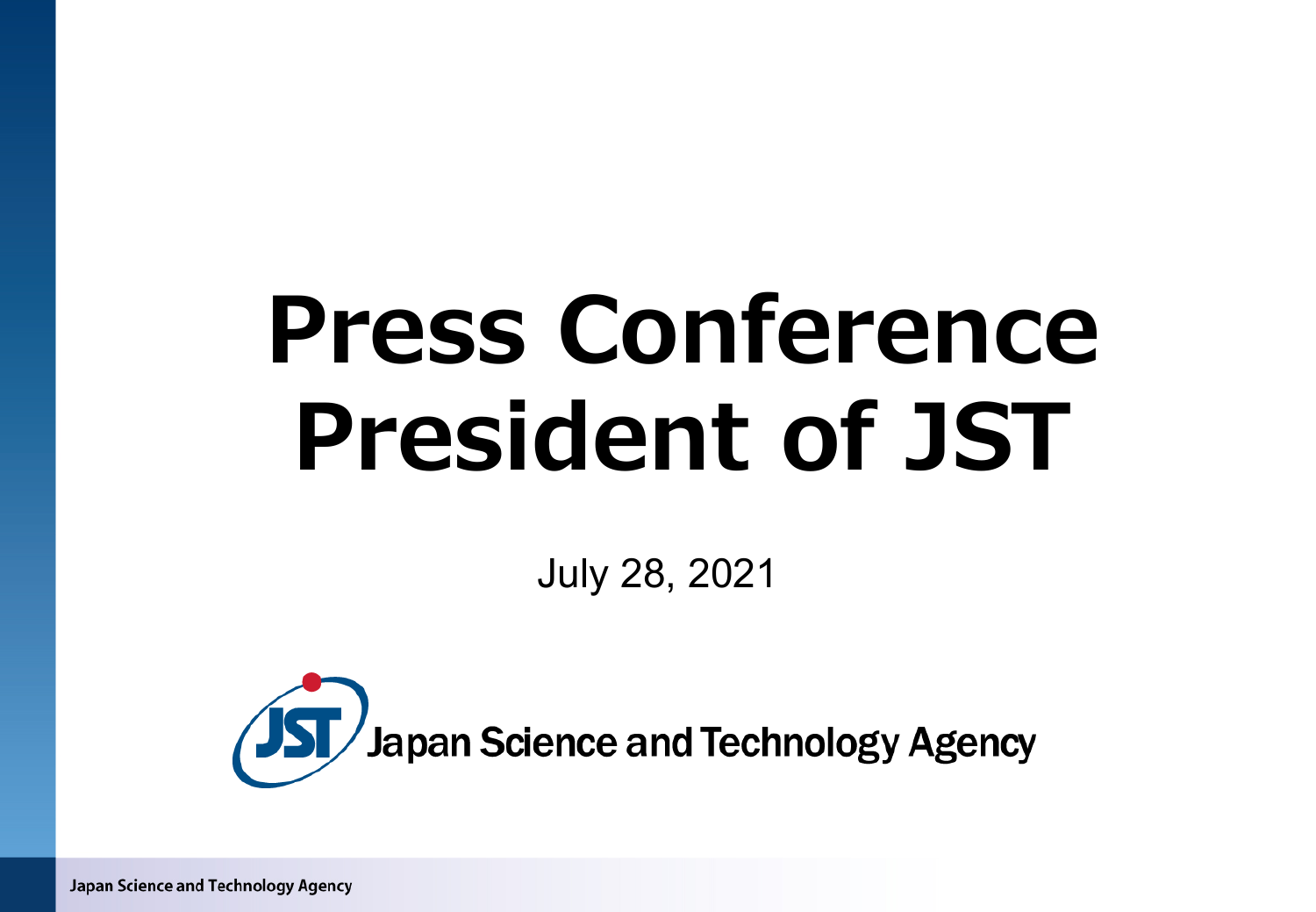## **1. The 3rd Brilliant Female Researchers Award**

- **2. Support for Pioneering Research Initiated by the Next Generation**
- **3. International Chemistry Olympiad Japan 2021**

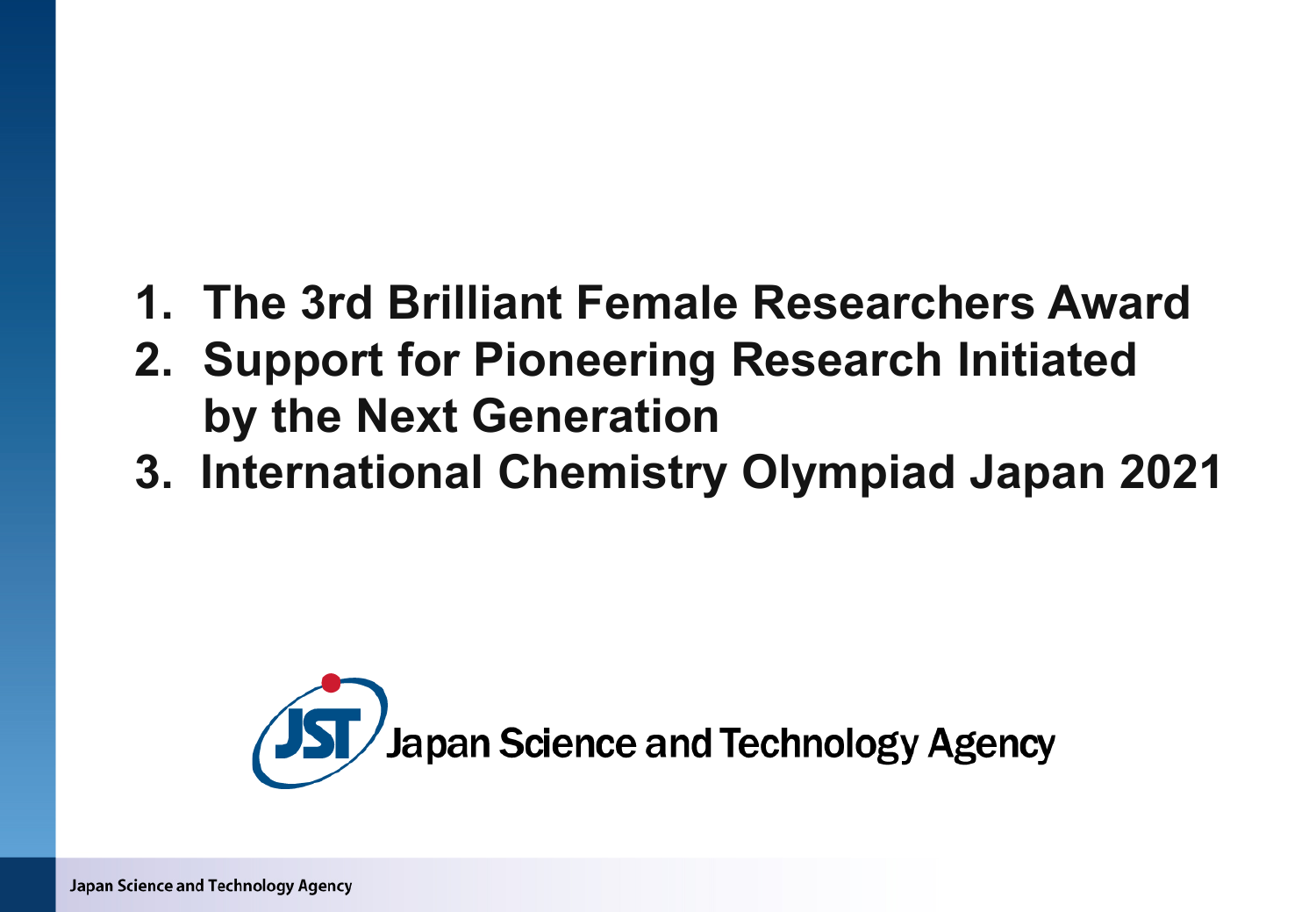### **The 3rd Brilliant Female Researchers Award**  (**The Jun Ashida Award**)

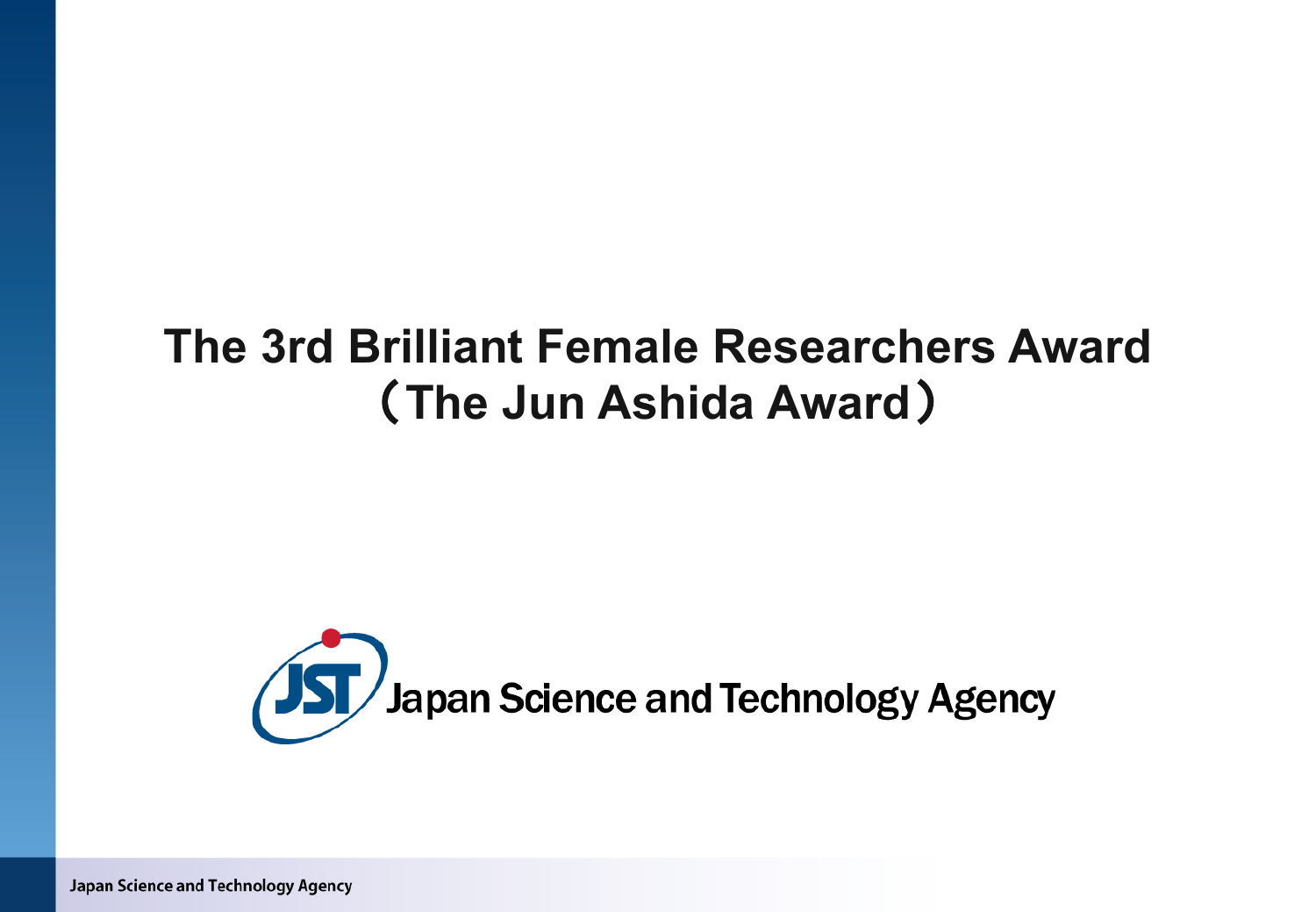### **The Brilliant Female Researchers Award** (**The Jun Ashida Award**)

### Purpose

As part of our efforts to promote the active participation of female researchers, JST set up this awards program to commend: female researchers working on outstanding research that contributes to a sustainable future society; organizations supporting female researchers' activities. The Ashida Fund\* will cooperate to provide a supplementary prize of 1 million yen.

\*The Ashida Fund was established in 1994 by the late fashion designer Jun Ashida for the purpose of nurturing the younger generation. The Japan International Science and Technology Exchange Center (JISTEC) operates and manages the Ashida Fund by keeping the funds from Jun Ashida Co. Ltd.

Eligibility (Both self-recommendations and recommendations by others are eligible)

#### 【**The Award for a Brilliant Female Researcher**】

• A female researcher aged under 40 in principle. Recognizes pauses in research due to life events.

#### 【**The Award for an Organization Supporting Female Researchers**】

• A progressive organization carrying out initiatives contributing to greater involvement of female researchers, serving as a model for other organization.

### 2021 Schedule

- Application: April 1st June 30th (12:00 pm)
- Selection: Early July to the end of August
- Announcement and Ceremony : November 3rd (wed) Contact: UTRCE for

(Venue: Miraikan)

# Judges







**Reiko Abe** 



Keiko Torii. (Chair)

Chieko Asakawa

Yoshie Okusa











Hiroshi **Kitagawa**  Chiharu **Tokoro** 

Hitoshi **Murayama** 

Masashi Yanagisawa

HP[:https://www.jst.go.jp/diversity/about/award/index.html](https://www.jst.go.jp/diversity/about/award/index.html) Contact: Office for Diversity and Inclusiveness, JST E-mail: [diversity@jst.go.jp](mailto:diversity@jst.go.jp) JST Japan Science and Technology Agency **4**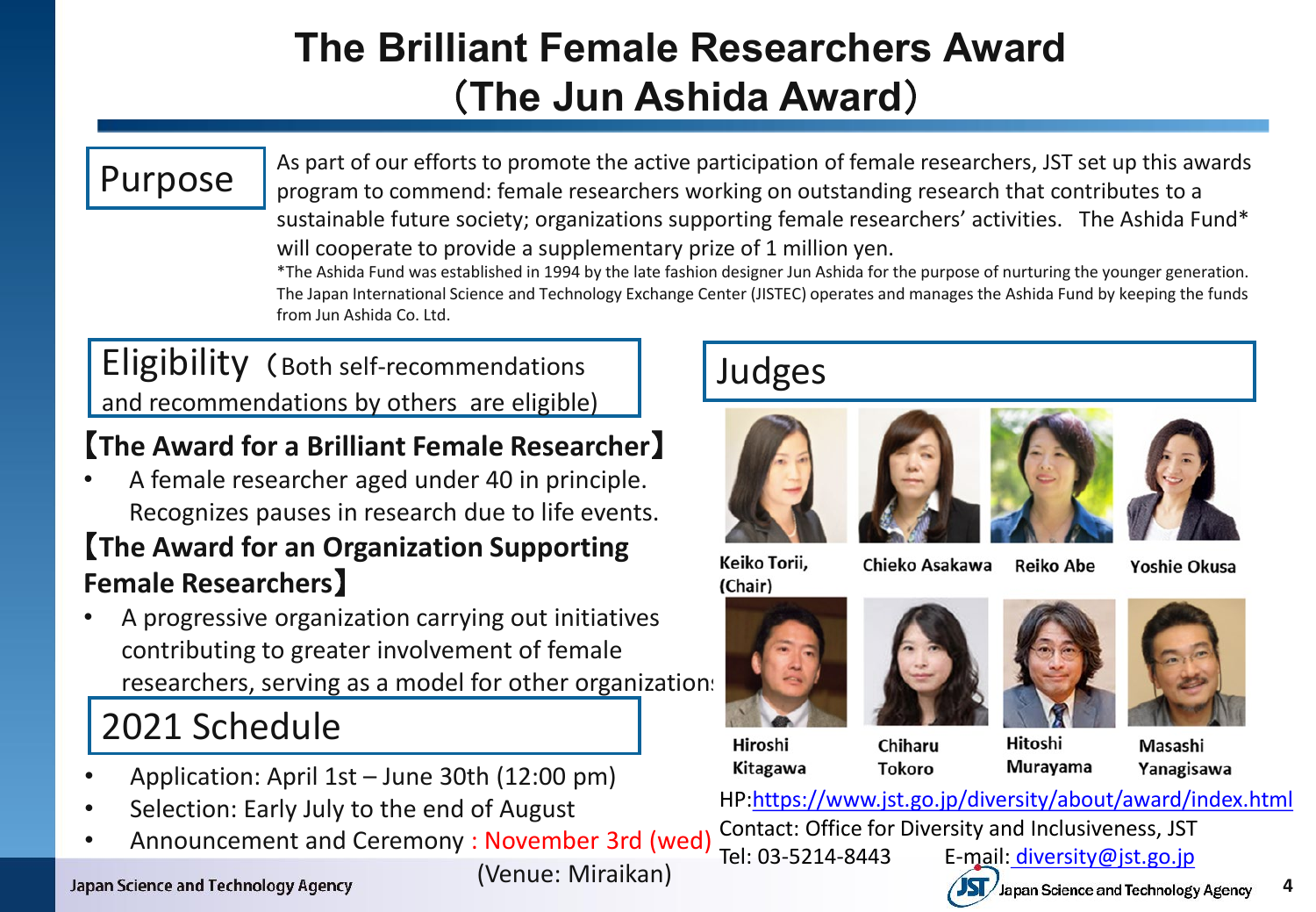# **Past Award Recipients**

| The Award for a Brilliant<br><b>Female Researcher</b>                                                               | The Award for an Organization<br>in Supporting a Brilliant<br><b>Female Researcher</b> | The Award for a Brilliant Female<br>Researcher<br>(The JST President Award)                                                                                                         |  |
|---------------------------------------------------------------------------------------------------------------------|----------------------------------------------------------------------------------------|-------------------------------------------------------------------------------------------------------------------------------------------------------------------------------------|--|
| 1 <sup>st</sup> Winners (FY2019)                                                                                    |                                                                                        | Aiko Fukasawa<br>Professor, Institute for                                                                                                                                           |  |
| Miki Ebisuya<br>Group Leader<br>European Molecular Biology<br>Field of research: Synthetic<br>developmental biology | 九州大学<br>KYUSHU UNIVERSIT!<br><b>Kyushu University</b><br>(Chiharu Kubo, President)     | <b>Integrated Cell-Material</b><br>Sciences (iCeMS), Kyoto<br>University<br>Filed of Research: Organic<br>main-group element<br>chemistry, organic functional<br>material chemistry |  |

### **2nd Winners (FY2020)**

**Nami Sakai**

Chief Scientist, Star and Planet Formation Laboratory, Riken

Field of research: Astronomy





群馬大学

**Gunma University**  (Hiroshi Hiratsuka, President)

#### **Ayuko Hoshino**

Associate Professor, School of Life Science and Technology, Tokyo Institute of Technology

Field of Research: Molecular biology



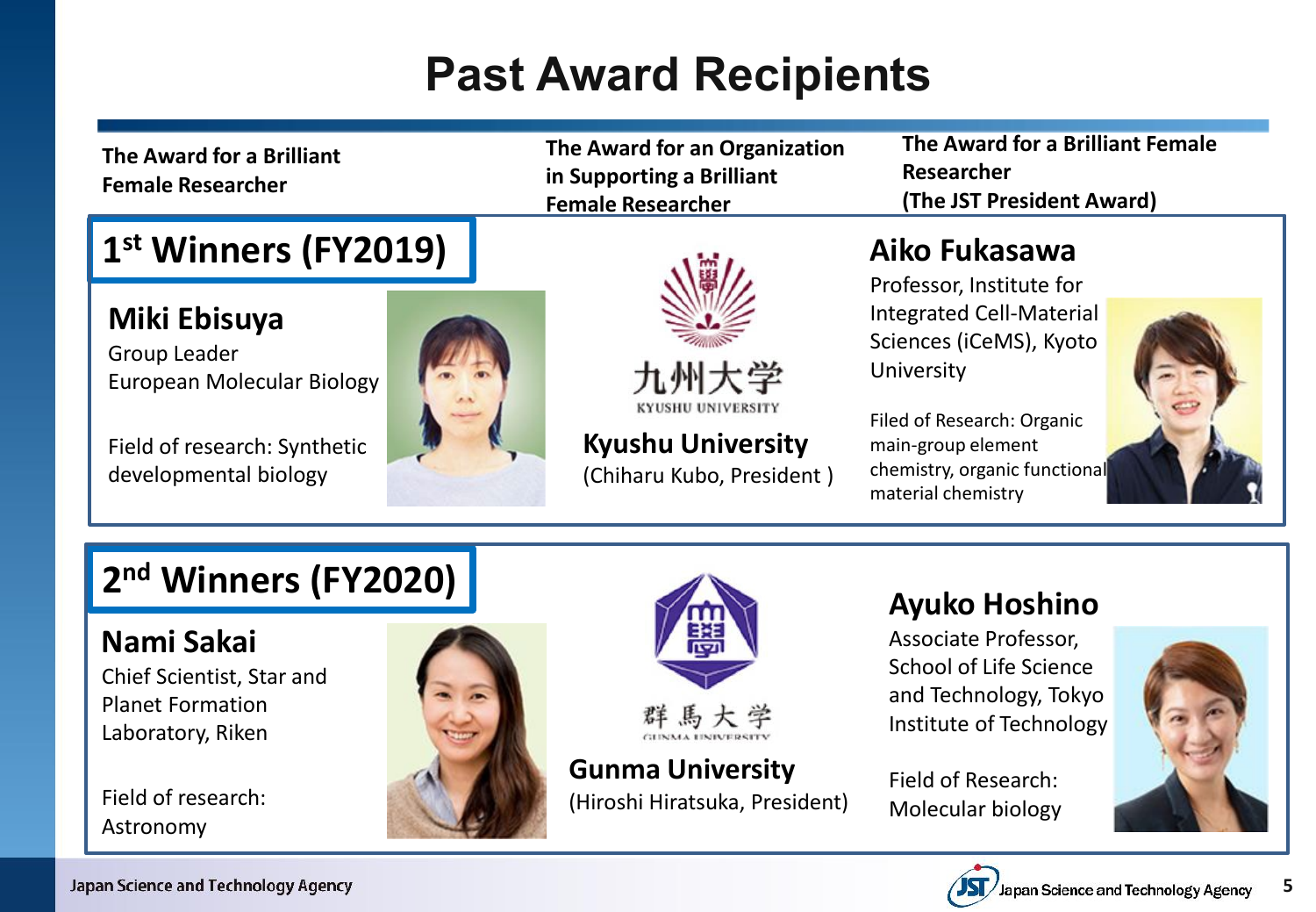# **International Chemistry Olympiad 2021 Japan (Remote)**

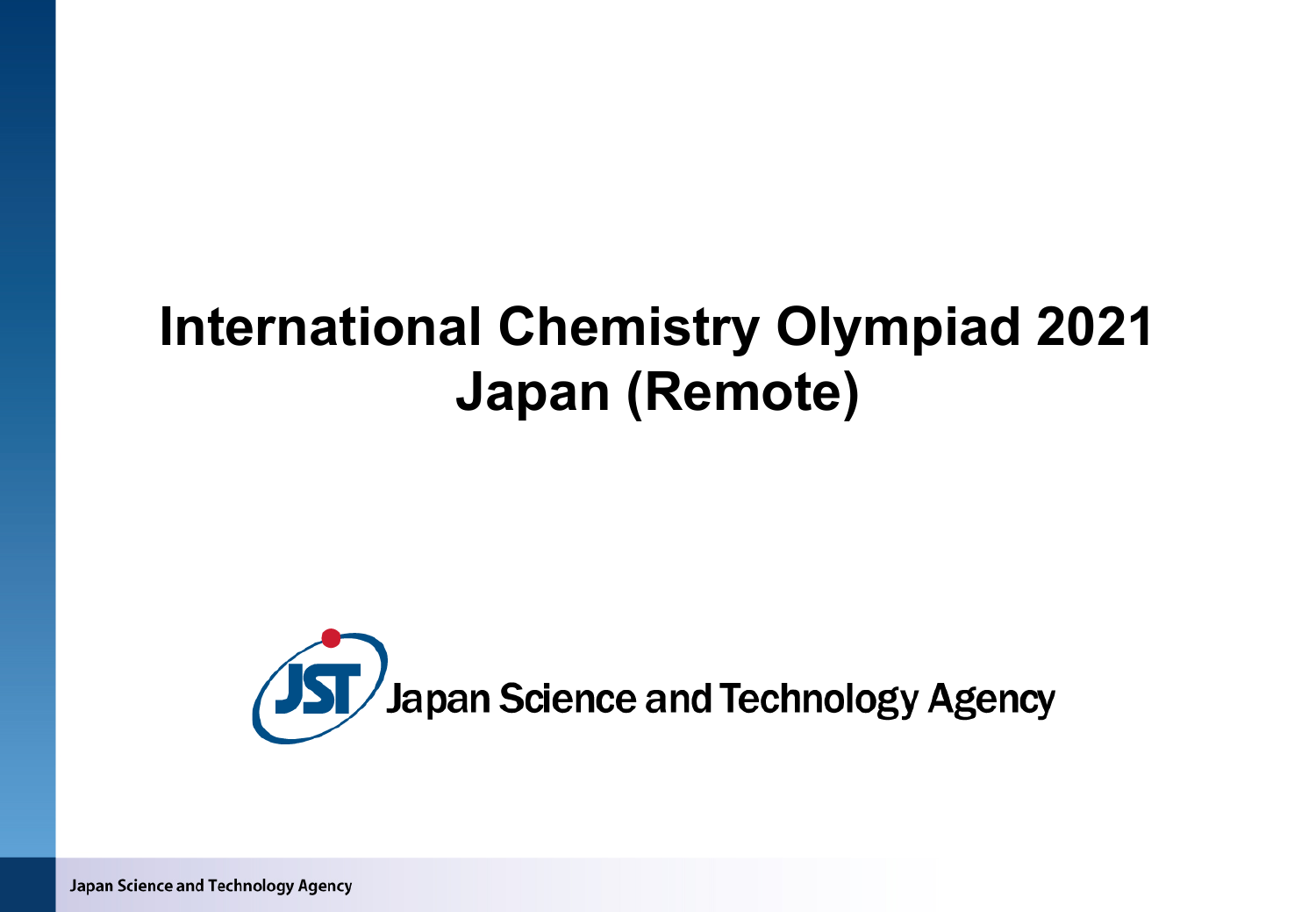### **53rd International Chemistry Olympiad 2021 Japan**

(**IChO2021 Japan)**

# **Chemistry***!* **It's Cool***!*

**Host:** International Chemistry Olympiad Japan Committee (President: Kohei Tamao) **Schedule:** July 25 (Sun) – August 2 (Mon), 2021 (9 days) **Venue:** Online **Participating Countries:** 85 nations and regions (79 nations, 6 regions and observer nations) **Participants:** Approximately 500 participants, including 312 students and 180 mentors Note: The numbers of participating nations and participants were calculated as of July 26.

### **Objective: "Chemistry brightens the future"**

Fostering global human resources for the next generation of chemical and material industries by enabling high school students from across the world to compete with each other.

This is the second time that Japan has hosted the event, following the 42nd IChO in 2010.



**7**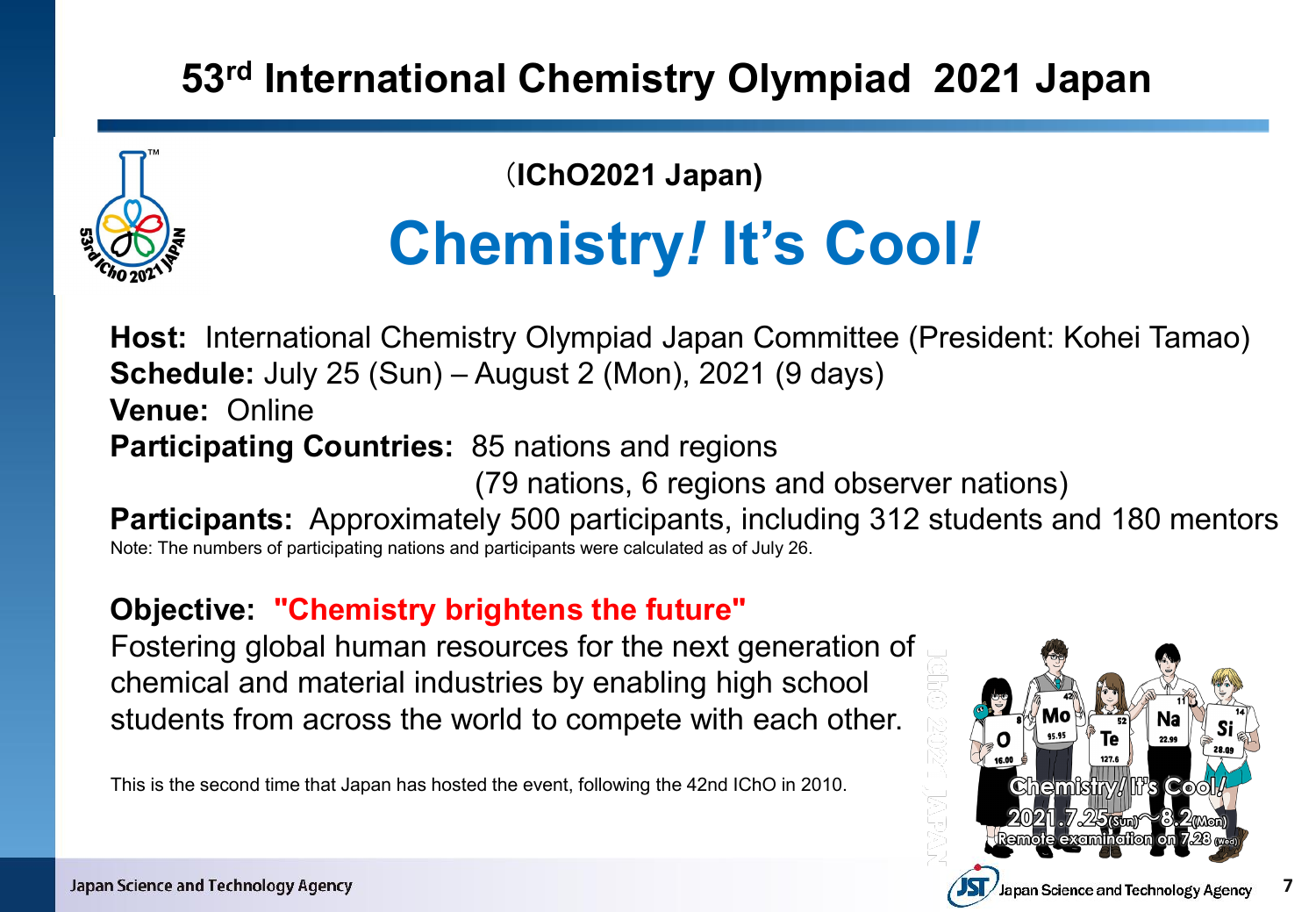### **53rd International Chemistry Olympiad 2021 Japan**

#### **(IChO2021 Japan)**

**Point 1.** Taking advantage of the remote situation, we will provide an experience beyond time and space. **Point 2.** Conducting fair and impartial tests and grading

July 25 (Sun) 15:00 Opening ceremony (Online; Student participation via avatars) July 28 (Wed) 14:00 Examination (Each country will set a starting time that suits them and conduct the exam for a duration of 5 hours [Japan 14:00 – 21:00].)

July 29 (Thu) Student activity (Spring-8 virtual tour)

July 30 (Fri) Student activity (Explainer videos for the practical test)

July 31 (Sat) Student activity (Virtual tours to tourist spots and cultural experience including restoration of Buddha statues)

August 2 (Mon) 21:00 Awards and Closing Ceremony (Online; Student participation via avatars)

JST supports the International Science Olympiad in Japan as a part of programs fostering the next generation of human resources. The International Science Olympiads for Information (2018) and Biology (2020) were successfully done. The International Science Olympiads for Physics and Mathematics will be held in 2023.